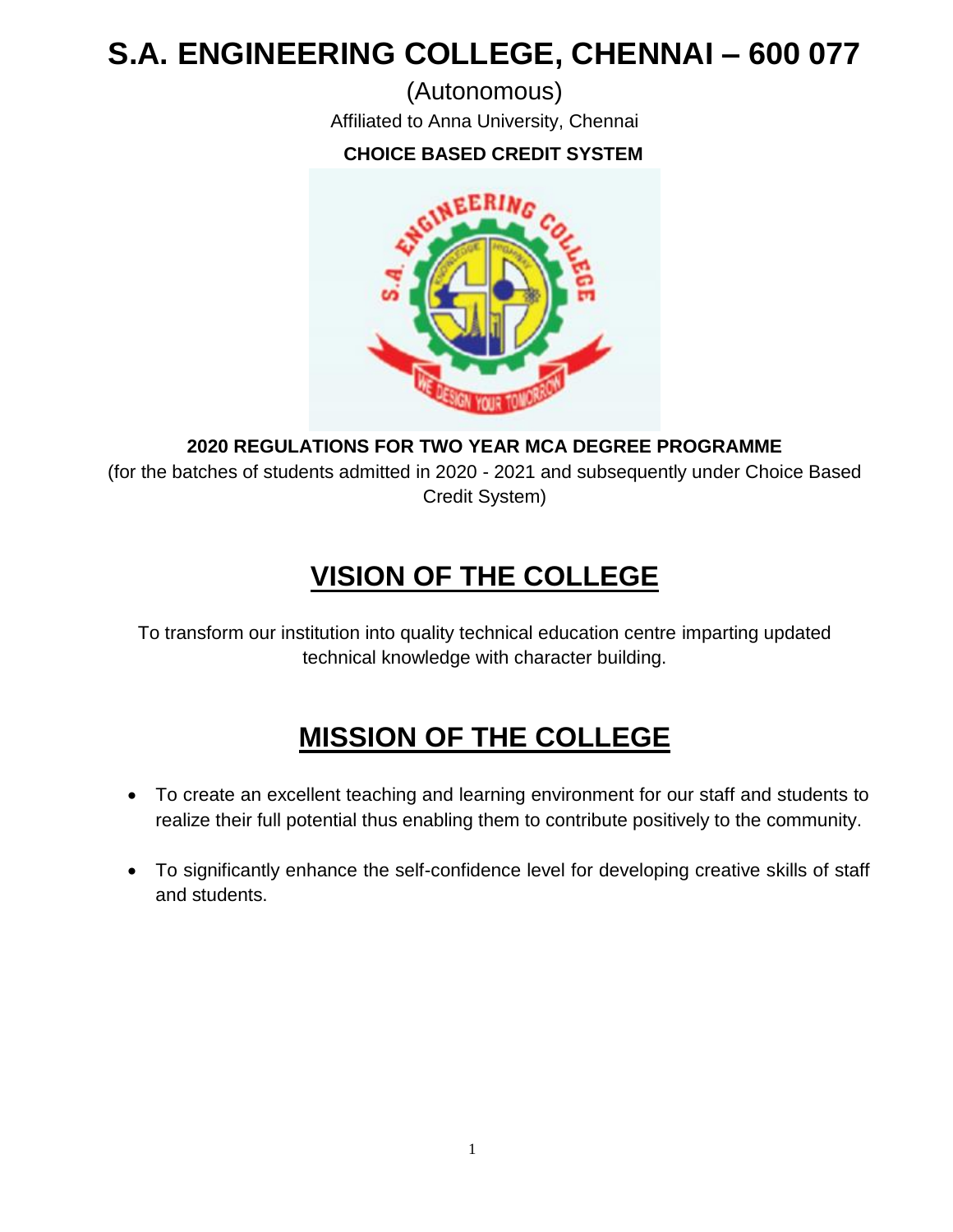## **S.A. ENGINEERING COLLEGE, CHENNAI – 600 077** (Autonomous) Affiliated to Anna University, Chennai

#### **CHOICE BASED CREDIT SYSTEM**

#### **2020 REGULATIONS FOR THREE YEAR MCA DEGREE PROGRAMME**

(for the batches of students admitted in 2020 - 2021 and subsequently under Choice Based Credit System)

The regulations hereunder are effective from the Academic Year 2020-2021 and are applicable to students admitted to S.A.Engineering College, Chennai - 600 077.The regulations hereunder are subject to amendments as may be made by the Academic Council of the College from time to time. Any or all such amendments will be effective from such date and to such batches of students (including those already undergoing the programme) as may be decided by the Academic Council.

#### **1. PRELIMINARY DEFINITIONS AND NOMENCLATURE**

In the following Regulations, unless the context otherwise requires

- i) **"Programme"** means Degree Programme, that is **MCA Degree Programme.**
- ii) **"Course"** means a theory or practical course that is normally studied in a semester, like Mathematics, Data Structures, Operating Systems, etc.
- iii) **"Head of the Institution"** means the Principal of the College.
- iv) **"Head of the Department"** means head of the Department concerned.
- v) **"Controller of Examinations"** means the authority in the college who is responsible for all activities of the Assessment and Semester Examinations.
- vi) **"University"** means Anna University, Chennai.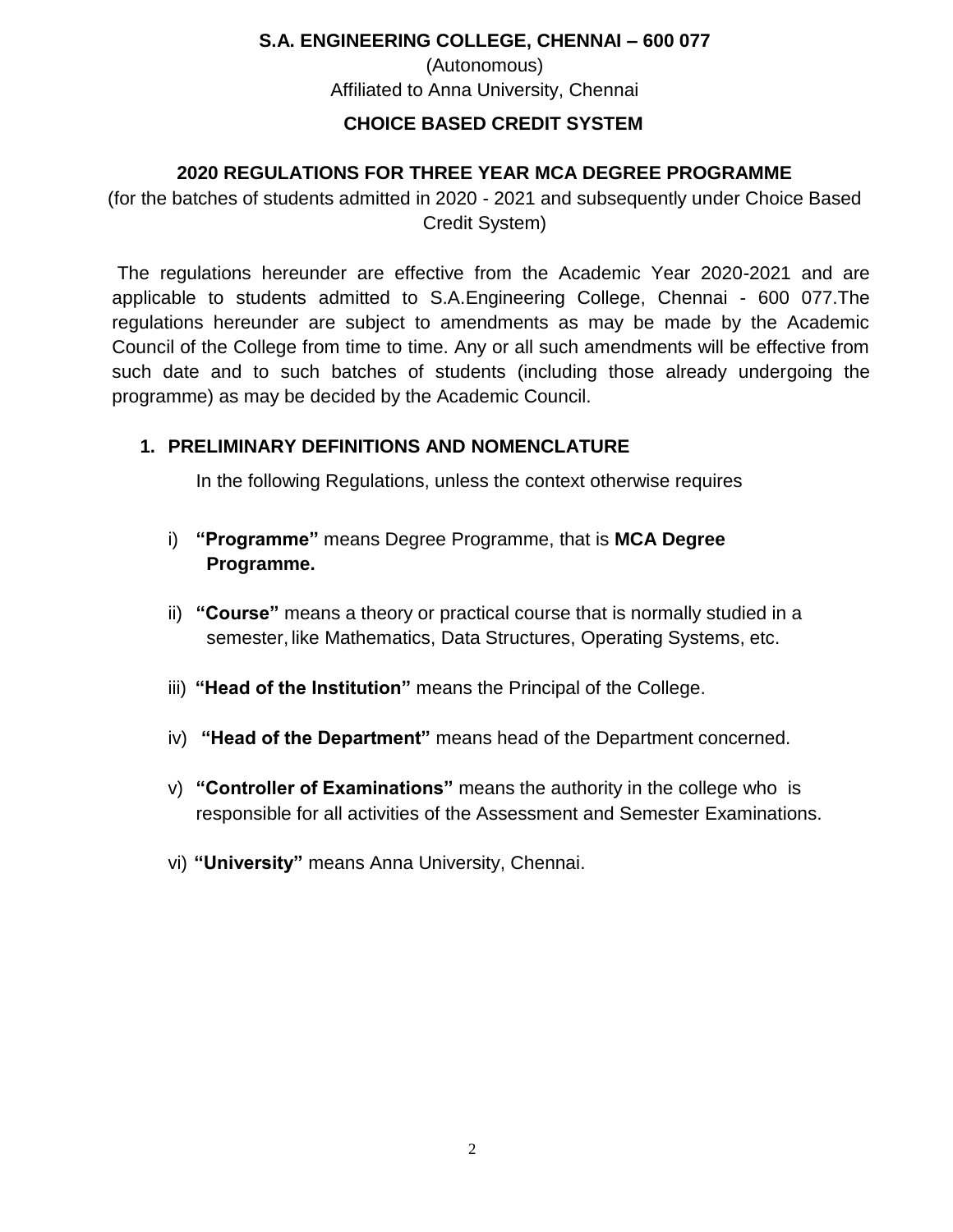#### **2. ADMISSION**

#### **2.1 Candidates seeking admission to the first semester of the Four semester MCA. Degree Programme**:

A pass in a recognised Bachelor's Degree of minimum 2 years duration with mathematics at 10 + 2 level or at Graduate level and obtained at least 50% (45% in the case of candidates belonging to reserved category) in the qualifying degree examination. (a)  $10 +$  $2 + 3 / 4$  Pattern (or) (b) 10 + 3 years Pattern

#### **3. DURATION OF THE PROGRAMME**

- i) **Minimum Duration:** The programme will extend over a period of Two years leading to the Degree of Master of Computer Applications of the Anna University. The Two academic years will be divided into four semesters with two semesters per year. Each semester shall normally consist of 90 working days including examination days.
- ii) **Maximum Duration:** The student shall complete all the passing requirements of the MCA degree programme within a maximum period of years ( 4 years ); these periods reckoned from the commencement of the semester to which the student was first admitted to the programme.

#### **4. STRUCTURE OF PROGRAMMES**

The course work of the odd semesters will normally be conducted only in odd semesters and that of the even semesters only in even semesters.

#### **4.1Categorization of Courses**

Every MCA Programme will have a curriculum with syllabi consisting of theory and practical courses that shall be categorized as follows:

- i. **Professional Core (PC)** courses include the core courses relevant to the chosen specialization/branch.
- ii. **Professional Elective (PE)** courses include the elective courses relevant to the chosen specialization/ branch.
- iii. **Employability Enhancement Courses (EEC)** include Project Work and/or Internship, Seminar, Professional Practices, Case Study and Industrial/Practical Training.

#### **iv. Foundation Course (FC)**

#### **4.2 Number of courses per semester**

Each semester curriculum shall normally have a blend of lecture courses not exceeding **6** in the I and II Semester and not exceeding 7 in the III semester and Laboratory courses and Employability Enhancement Course(s) not exceeding 4**.**  However, the total number of courses per semester shall not exceed 10.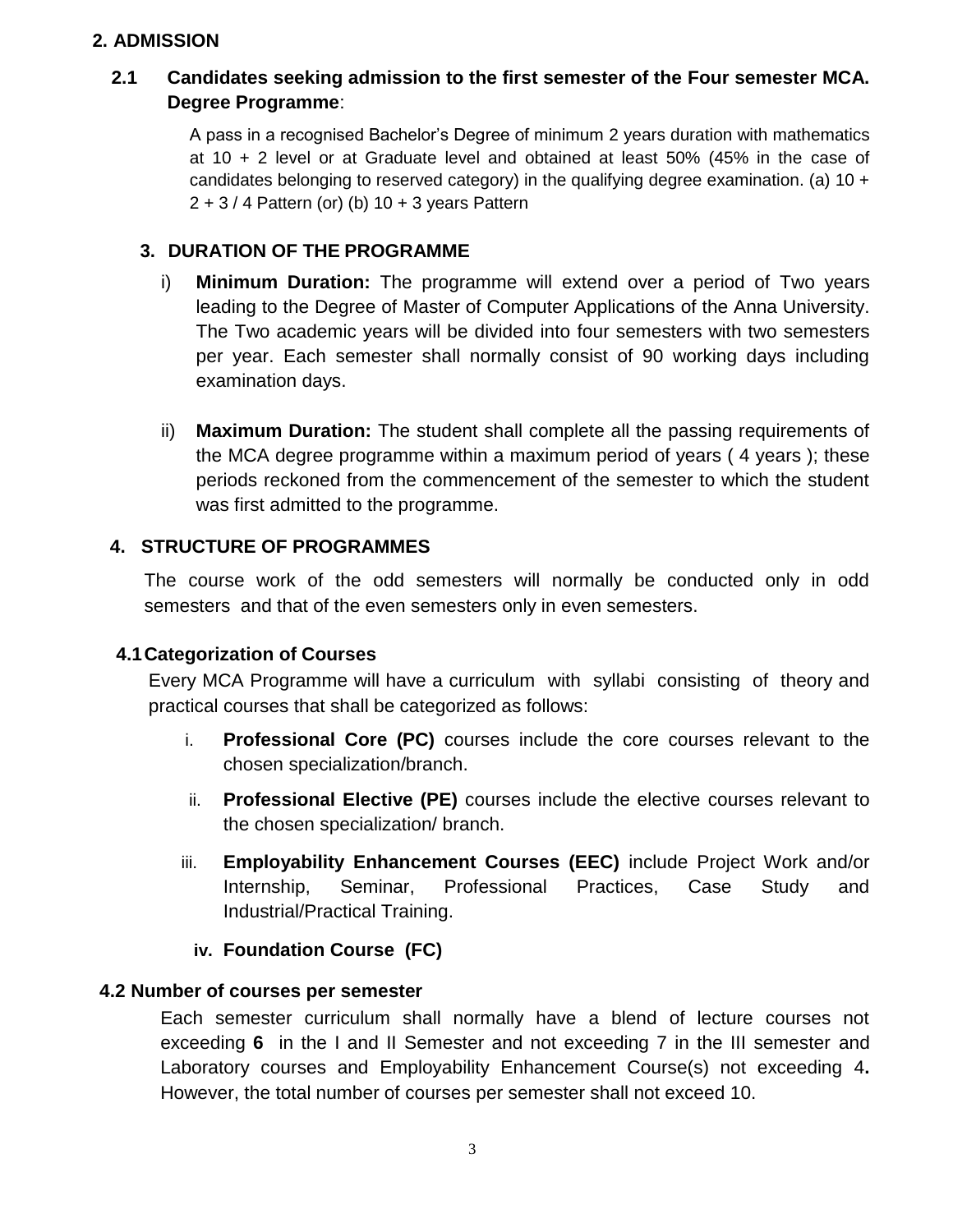#### **4.3 Electives**

Students shall opt for professional elective courses or open elective courses from Third semester onwards. Professional electives are courses offered by a department to the students of their own branches only. He/she shall opt for elective courses from the list provided in the curriculum of their department in consultation with the Faculty Advisor/Class Advisor/Head of the Department.

#### 4.4 **Credit Assignment**

Each course is assigned certain number of credits based on the following:

| <b>CONTACT PERIOD PER WEEK</b>     | <b>CREDITS</b> |
|------------------------------------|----------------|
| 1 Lecture Period                   |                |
| 2 Tutorial Periods                 |                |
| 2 Laboratory Periods (also for EEC |                |
| courses like / Seminar / Project   |                |
| Work / Case study / etc.)          |                |

## **4.5 Industrial Training / Internship**

The students may undergo Industrial training for a minimum period of 3-7 Days and the training has to be undergone continuously for the entire period.

The students may undergo Internship at Research organization / Industry (after due approval from the Principal/Head of the Department) for the period prescribed in the curriculum.

## **4.6Industrial Visit**

Every student is required to go for at least one Industrial Visit every year starting from the First year of the Programme. The Heads of Departments shall ensure that necessary arrangements are made in this regard.

## **5 Project Work**

Every student shall be required to undertake a suitable project in industry / research organization / department in consultation with the Head of the Department and the faculty guide and submit the project report thereon at the end of the semesters in which the student registered, on dates announced by the College/Department. The project report shall carry a maximum 30 marks. The project report shall be submitted as per the approved guidelines as given by the college. The viva-voce examination shall carry 30 marks. Marks are awarded to each student of the project based on the performance in the viva-voce examination.

If a candidate fails to submit the project report on or before the specified deadline, he/she is deemed to have failed in the Project Work and shall re-register for the same in a subsequent semester.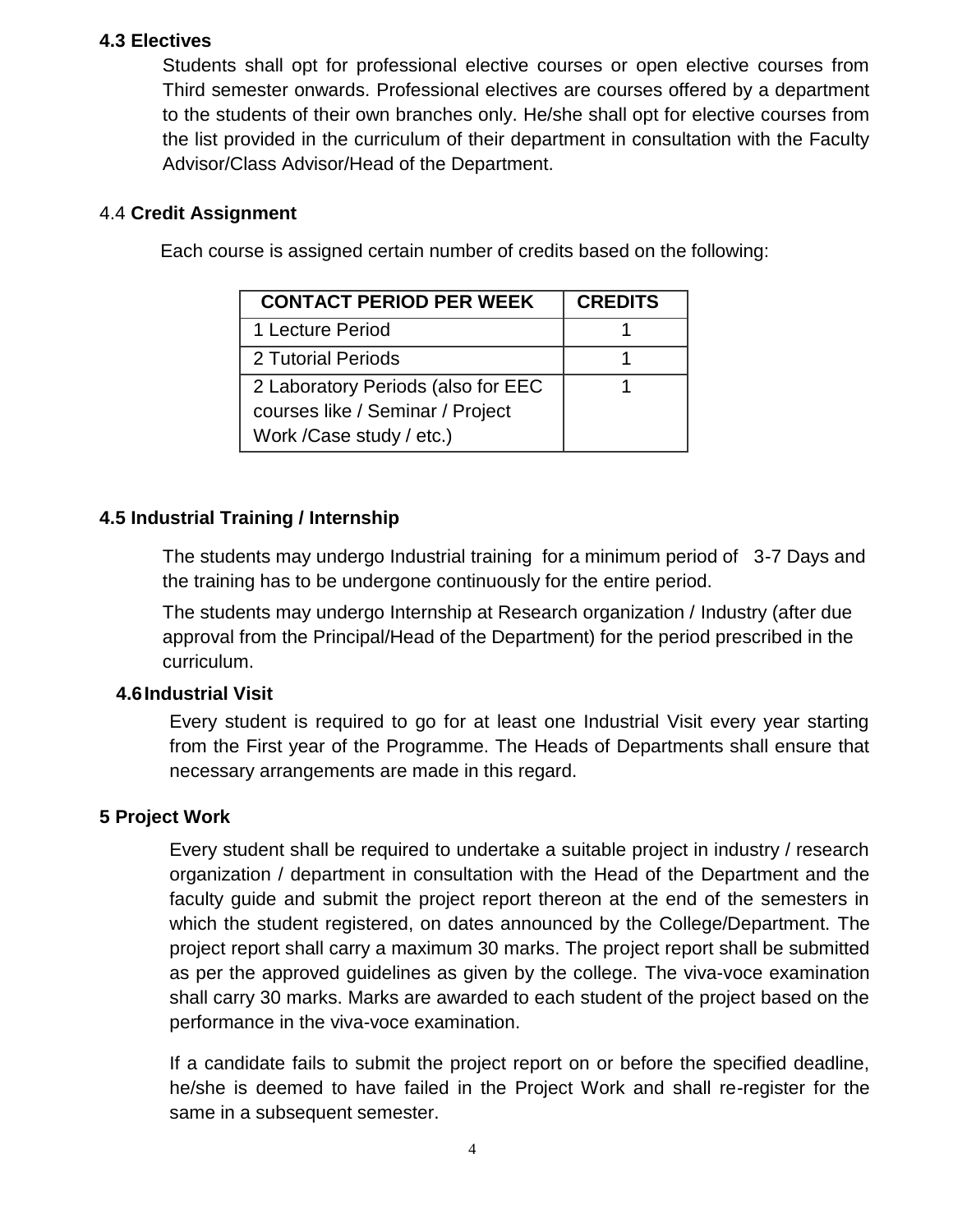#### **6 DURATION OF THE PROGRAMME**

**6.1** A student is ordinarily expected to complete the MCA Programme in 4 semesters (two academic years) but in any case not more than 8 Semesters.

**6.2** Each semester shall normally consist of 75 working days or 540 periods of 50 minutes each. The Head of the Institution shall ensure that every teacher imparts instruction as per the number of periods specified in the syllabus and that the teacher teaches the full content of the specified syllabus for the course being taught.

**6.3** The Head of the Institution may conduct additional classes for improvement, special coaching, conduct of model test etc., over and above the specified periods.

#### **7 COURSE ENROLLMENT AND REGISTRATION**

**7.1** A Faculty advisor/Class Advisor assigned from the department shall be responsible for the course enrollment and registration of students every semester as per the curriculum. They are also responsible to provide the details of courses offered by the department. The student can also register for courses for which he/she has failed in the earlier semesters.

**7.2** The registration details of the candidates may be approved by the Head of the Institution and forwarded to the Controller of Examinations. This registration is for undergoing the course as well as for writing the End Semester Examinations. No Elective course shall be offered by any department of any institution unless a minimum 10 students register for the course. However, if the students admitted in the associated Branch and Semester is less than 10, this minimum will not be applicable.

The courses that a student registers in a particular semester may include

7.2.1 Courses of the current semester

7.2.2 The core (Theory/Lab /EEC) courses that the student has not cleared in the previous semesters.

7.2.3 Elective courses which the student failed (either the same elective or a different elective instead).

7.2.4 The student shall register for the project work in the final semester only.

#### **7.3 Flexibility to Drop courses**

From the III to final semesters, the student has the option of dropping existing courses in a semester during registration. Total number of credits of such courses cannot exceed 6.

#### **8 ATTENDANCE REQUIREMENTS FOR COMPLETION OF THE SEMESTER**

**8.1**A Candidate who has completed course registration shall be eligible to enroll for **examination of any course only if, he/she shall secure not less than 75% (after rounding off to the nearest integer) in that course.**

100% attendance. However, in order to<sub>5</sub> give provision for certain unavoidable reasons **8.2**Ideally every student is expected to attend all classes of all the courses and secure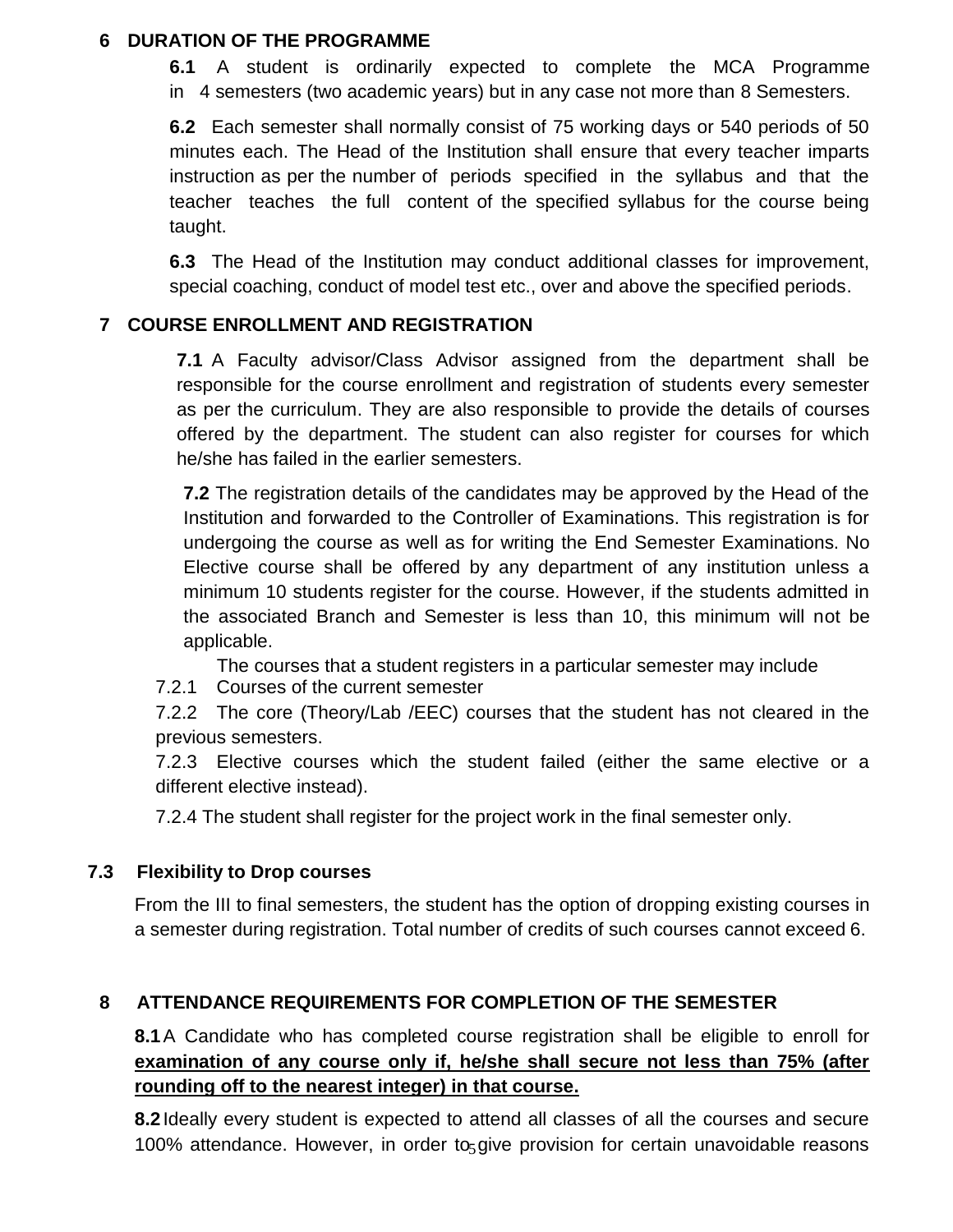such **as Medical / participation in sports, the student is expected to attend atleast 75% of the classes.**

8.3 However, a candidate who secures overall attendance between 65% and 74% in the current semester due to medical reasons (prolonged hospitalization / accident / specific illness) / **Participation in any Co curricular /Extra Curricular activities may be permitted to appear for the current semester examinations** subject to the condition that the candidate shall submit the medical certificate / participation certificate attested by the Head of the Institution. The same shall be forwarded to the Controller of Examinations for record purposes.

8.4 Candidates who **secure less than 65% attendance in all courses** shall not be permitted to write any examination at the end of the semester and not permitted to move to the next semester. They are required to repeat the incomplete semester in the next academic year, as per the norms.

#### **9 CLASS ADVISOR**

There shall be a class advisor for each class. The class advisor will be one among the (course-instructors) of the class. He / She will be appointed by the HoD of the department concerned. The class advisor is the ex-officio member and the Convener of the class committee. The responsibilities for the class advisor shall be:

- To act as the channel of communication between the HoD and the students of the respective class.
- To collect and maintain various statistical details of students.
- To help the chairperson of the class committee in planning and conduct of the class committee meetings.
- To monitor the academic performance of the students including attendance and to inform the class committee.
- To attend to the students' welfare activities like awards, medals, scholarships and industrial visits.

#### **FACULTY ADVISOR**

There shall be a Faculty advisor for every 15-20 students. The faculty advisor may be one among the course-instructors of the class. He / She will be appointed by the HoD of the department concerned. The responsibilities for the faculty advisor shall be:

- To act as the channel of communication between the HoD and the parents of the respective student.
- To counsel/mentor the allotted students, guide and motivate them towards a successful career
- To collect and maintain various statistical details of students in proctor cards in regular intervals.
- To monitor the academic performance of the students
- To track the daily attendance of their respective students and if they found absent the reason to be recorded in the Students Leave Report available in the department office.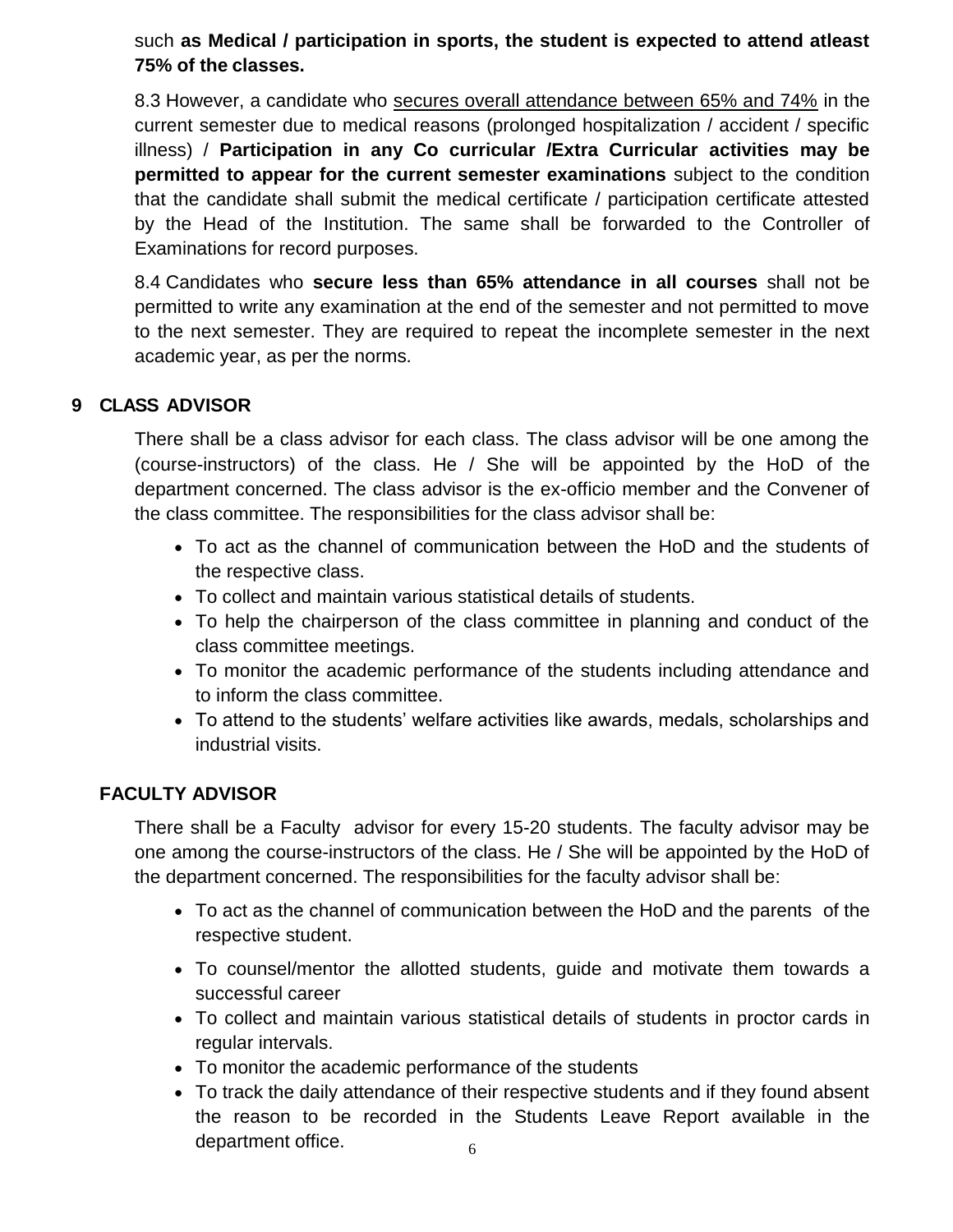To encourage the students to participate in extra and co–curricular activities.

#### **10 CLASS COMMITTEE**

10.1.1 Every class shall have a class committee consisting of faculty handling the subjects of the class concerned, student representatives and one chairperson who is not teaching the class. It is a part of IQAC with the overall goal of improving the teaching- learning process. Responsibilities of the class committee include

10.1.2Solving problems experienced by students in the class room and in the laboratories.

- 10.1.3 Clarifying the regulations of the degree programme and the details of rules therein which should be displayed on college Notice-Board.
- 10.1.4 Informing the student representatives, the academic schedule including the dates of assessments and the syllabus coverage for each assessment.
- 10.1.5 Informing the student representatives the details of Regulations regarding weightage used for each assessment. In the case of practical courses (laboratory / drawing / project work / seminar etc.) the breakup of marks for each experiment / exercise / module of work, should be clearly discussed in the class committee meeting and informed to the students.
- 10.1.6 Analyzing the performance of the students of the class after each test and finding the ways and means of solving problems, if any.
- 10.1.7 Identifying the weak students, if any, and requesting the teachers concerned to provide some additional help or guidance or coaching to such weak students.
- 10.1.8 The class committee for a class under a particular branch is normally constituted by the Head of the Department. However, if the students of different branches are mixed in a class (like the first semester which is generally common to all branches), the class committee is to be constituted by the Head of the Institution.
- 10.1.9 The class committee shall be constituted within the first week of each semester.
- 10.1.10 At least 4 student representatives (usually 3 boys and 3 girls, as applicable to individual departments) shall be included in the class committee.
- 10.1.11 The Chairperson of the class committee may invite the Class advisor and the Head of the Department to the class committee meeting.
- 10.1.12 The Head of the Institution may participate in any class committee of the institution.
- 10.1.13 The chairperson is required to prepare the minutes of every meeting, submit the same to Head of the Institution within two days of the meeting and arrange to circulate it among the students and teachers concerned. If there are some points in the minutes requiring that to be addressed by the management, the same shall be brought to the notice of the Management by the Head of the Institution.
- date of commencement of the semester, in order to inform the students about 10.1.14 The first meeting of the class committee shall be held within one week from the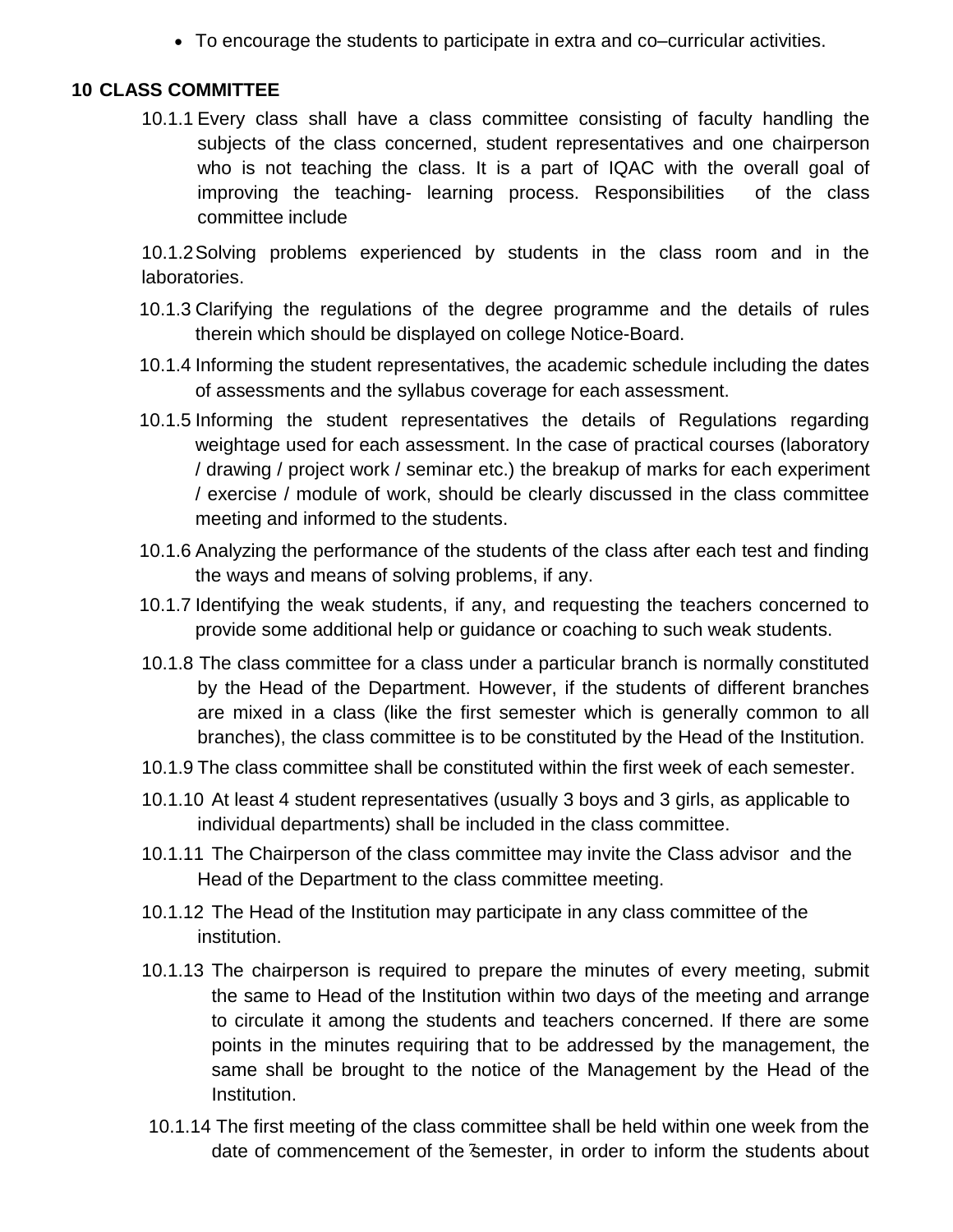the nature and weightage of assessments within the framework of the Regulations. Two or three subsequent meetings may be held in a semester at suitable intervals. **The Class Committee Chairman shall put on the Notice Board the cumulative attendance particulars of each student at the end of every such meeting to enable the students to know their attendance details to satisfy the clause 8 of this Regulation.** During these meetings the student members representing the entire class, shall meaningfully interact and express the opinions and suggestions of the other students of the class in order to improve the effectiveness of the teaching-learning process.

#### **11 SYSTEM OF EXAMINATION**

- 11.1 Performance in each course of study shall be evaluated based on (i) continuous internal assessment throughout the semester and (ii) Examination at the end of the semester.
- 11.2 Each course, both theory and practical (including project work & viva voce Examinations) shall be evaluated for a maximum of 100 marks.

For all theory and practical courses including project work, the continuous internal assessment will carry **20 marks** while the End - Semester University examination will carry **80 marks with the pattern.**

- 11.3 End Semester examination (theory and practical) of 3 hours duration shall ordinarily be conducted between October and December during the odd semesters and between April and June during the even semesters.
- 11.4 End Semester examination for project work shall consist of evaluation of the final report submitted by the student by an external examiner and an internal examiner, followed by a viva-voce examination conducted separately for each student by a committee consisting of the external examiner, the supervisor of the project group and an internal examiner.
- 11.5 For the End Semester examination in practical courses including project work the internal and external examiners shall be appointed by the Controller of Examinations of the institution and for theory courses, examiners for question paper setting shall be appointed by appointed by the Controller of Examinations of the institution.

## **12 PROCEDURE FOR AWARDING MARKS FOR INTERNAL ASSESSMENT** For all theory and practical courses (including project work) the continuous assessment shall be for a maximum of 20 marks. The above continuous assessment shall be awarded as per the procedure given below:

#### **13.1 THEORY COURSES**

assessment marks shall be awarded  $\stackrel{8}{\text{as}}$  per the procedure given below: Three Internal Assessment tests shall be conducted during the semester by the Department / College. Internal Assessment 1 and 2 shall be conducted for 50 marks and Internal Assessment 3 shall be conducted for 100 marks. The continuous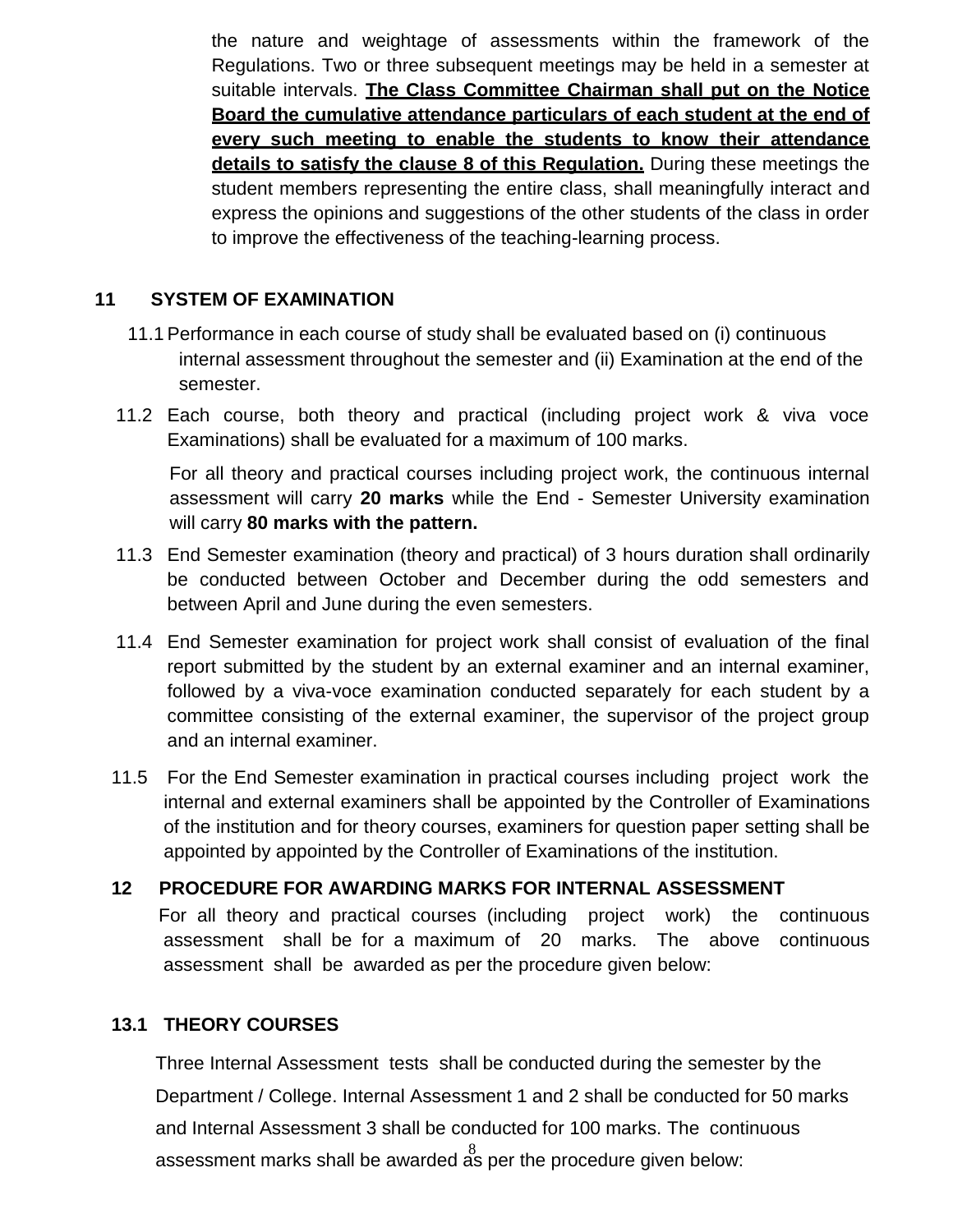| Internal Assessment 1 -<br>Internal Assessment 2 - | <b>10 Marks</b><br>10 Marks | <b>Best of</b><br>IA1 and IA2 [10 Marks] |
|----------------------------------------------------|-----------------------------|------------------------------------------|
| Internal Assessment 3 -                            | <b>10 Marks</b>             |                                          |

#### **13.2 LABORATORY COURSES**

The maximum marks for Internal Assessment shall be 20 in case of practical courses. Every practical exercise / experiment shall be evaluated based on conduct of experiment / exercise and records maintained. There shall be at least one test. The criteria for arriving at the Internal Assessment marks of 20 is as follows: 75 marks shall be awarded for successful completion of all the prescribed experiments done in the Laboratory and 25 marks for the test. The total mark shall be reduced to 20 and rounded to the nearest integer.

#### **13.3 THEORY COURSES WITH LABORATORY COMPONENT**

If there is a theory course with Laboratory component, there shall be three tests: the first two tests (each 100 marks) will be from theory portions and the third test (maximum mark 100) will be for laboratory component. The sum of marks of first two tests shall be reduced to 60 marks and the third test mark shall be reduced to 40 marks. The sum of these 100 marks may then be arrived at for 20 and rounded to the nearest integer.

#### **13.4 PROJECT WORK**

Project work may be allotted to a single student

The Head of the Institutions shall constitute a review committee for project work for each branch of study. There shall be three reviews during the semester by the review committee. The student shall make presentation on the progress made by him / her before the committee. The first review carries 20 marks, second review carries 30 marks and the final review and demonstrations carries 50 marks. The total marks obtained in the three reviews shall be **reduced for 40 marks** and rounded to the nearest integer.

- 13.4.1 The project report shall carry a maximum 30 marks. The project report shall be submitted as per the approved guidelines as given by Dean, Academic Courses. Same mark shall be awarded to every student within the project group for the project report. The viva-voce examination shall carry 50 marks. Marks are awarded to each student of the project group based on the individual performance in the viva-voce examination.
- total marks obtained should be converted to 60 for final evaluation. 13.4.2 Mark distribution for end semester Project examination shall be as follows, and the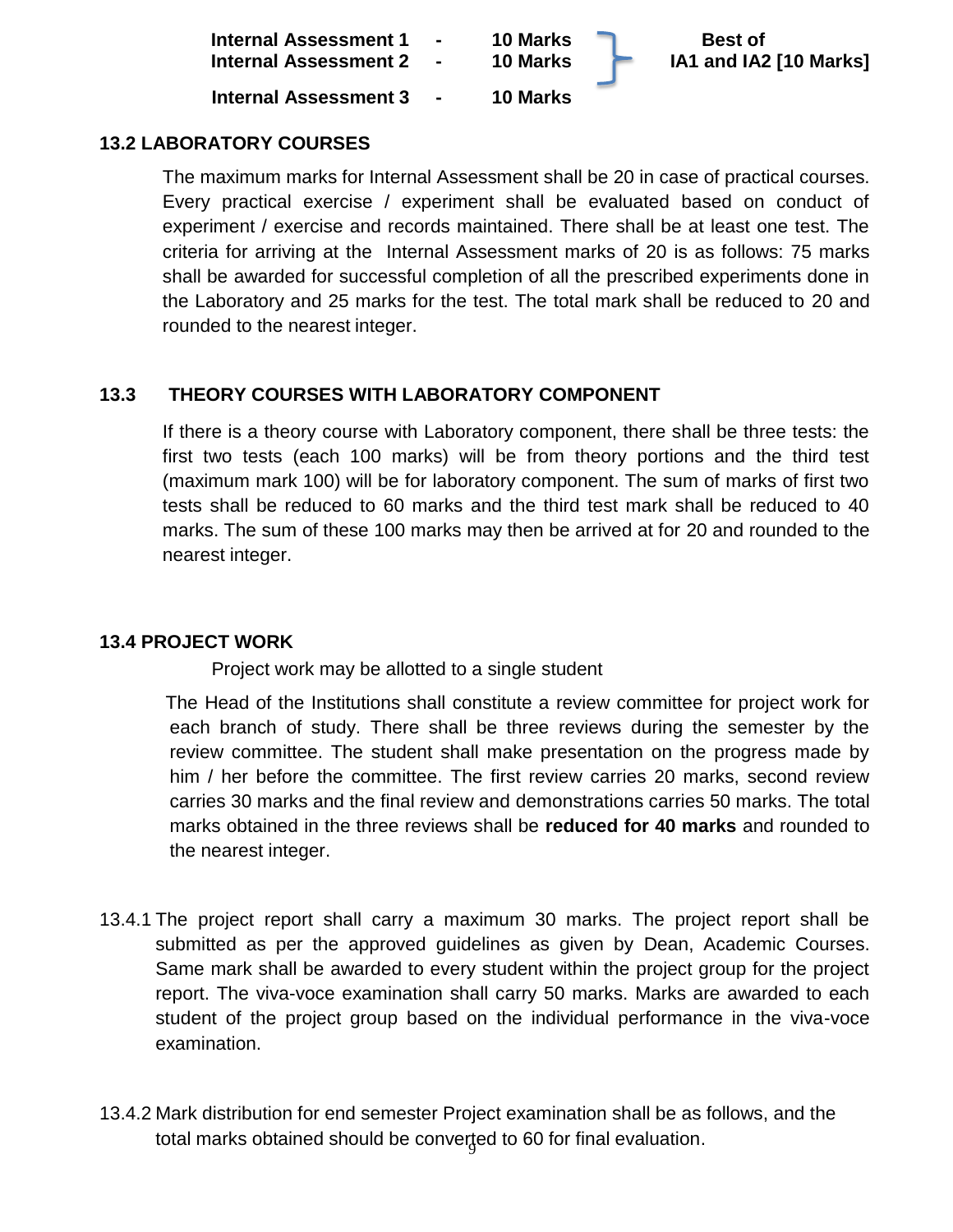| <b>End semester Examinations</b> |                         |             |                                                                     |                 |                 |                 |                   |                |  |
|----------------------------------|-------------------------|-------------|---------------------------------------------------------------------|-----------------|-----------------|-----------------|-------------------|----------------|--|
| Scope of<br>the<br>project       | <b>Present</b><br>ation | Outco<br>me | <b>Contents of</b><br>Thesis in the<br>prescribed<br>format<br>(30) |                 |                 |                 |                   | Viva-Voce (50) |  |
| 5                                | 7.5                     | 7.5         | <b>Supervi</b><br>sor                                               | <b>External</b> | <b>Internal</b> | <b>External</b> | <b>Supervisor</b> |                |  |
|                                  |                         |             | 15                                                                  | 15              | 15              | 20              | 15                |                |  |

13.4.3 If a candidate fails to submit the project report on or before the specified deadline, he/she is deemed to have failed in the Project Work and shall re-register for the same in a subsequent semester.

#### **13.5 OTHER EMPLOYABILITY ENHANCEMENT COURSES**

(a) The seminar / Case study is to be considered as purely INTERNAL (with 100% internal marks only). Every student is expected to present a minimum of 2 seminars per semester before the evaluation committee and for each seminar, marks can be equally apportioned. The three member committee appointed by Head of the Institution will evaluate the seminar and at the end of the semester the marks can be consolidated and taken as the final mark. The evaluation shall be based on the seminar paper (40%), presentation (40%) and response to the questions asked during presentation (20%).

## **13.8. Internal marks approved by the Head of the Institution shall be displayed by the respective HODs within 5 days from the last working day.**

#### **13.9 Attendance Record**

Every teacher is required to maintain an 'ATTENDANCE AND ASSESSMENT RECORD' which consists of attendance marked in each lecture or practical or project work class, the test marks and the record of class work (topic covered), separately for each course. This should be submitted to the Head of the department periodically (at least three times in a semester) for checking the syllabus coverage and the records of test marks and attendance. The Head of the department will put his signature and date after due verification. At the end of the semester, the record should be verified by the Head of the Institution who will keep this document in safe custody (for five years). The University or any inspection team appointed by the University may verify the records of attendance and assessment of both current and previous semesters.

#### **13.10 REQUIREMENTS FOR APPEARING FOR END SEMESTER EXAMINATIONS**

A candidate shall normally be permitted to appear for the University Examinations for all the courses registered in the current semester (vide clause 6) if he/she has satisfied the semester completion requirements (subject to Clause 7).

the examination is not entitled to reappear in the same subject for improvement of A candidate who has already appeared for any subject in a semester and passed grades.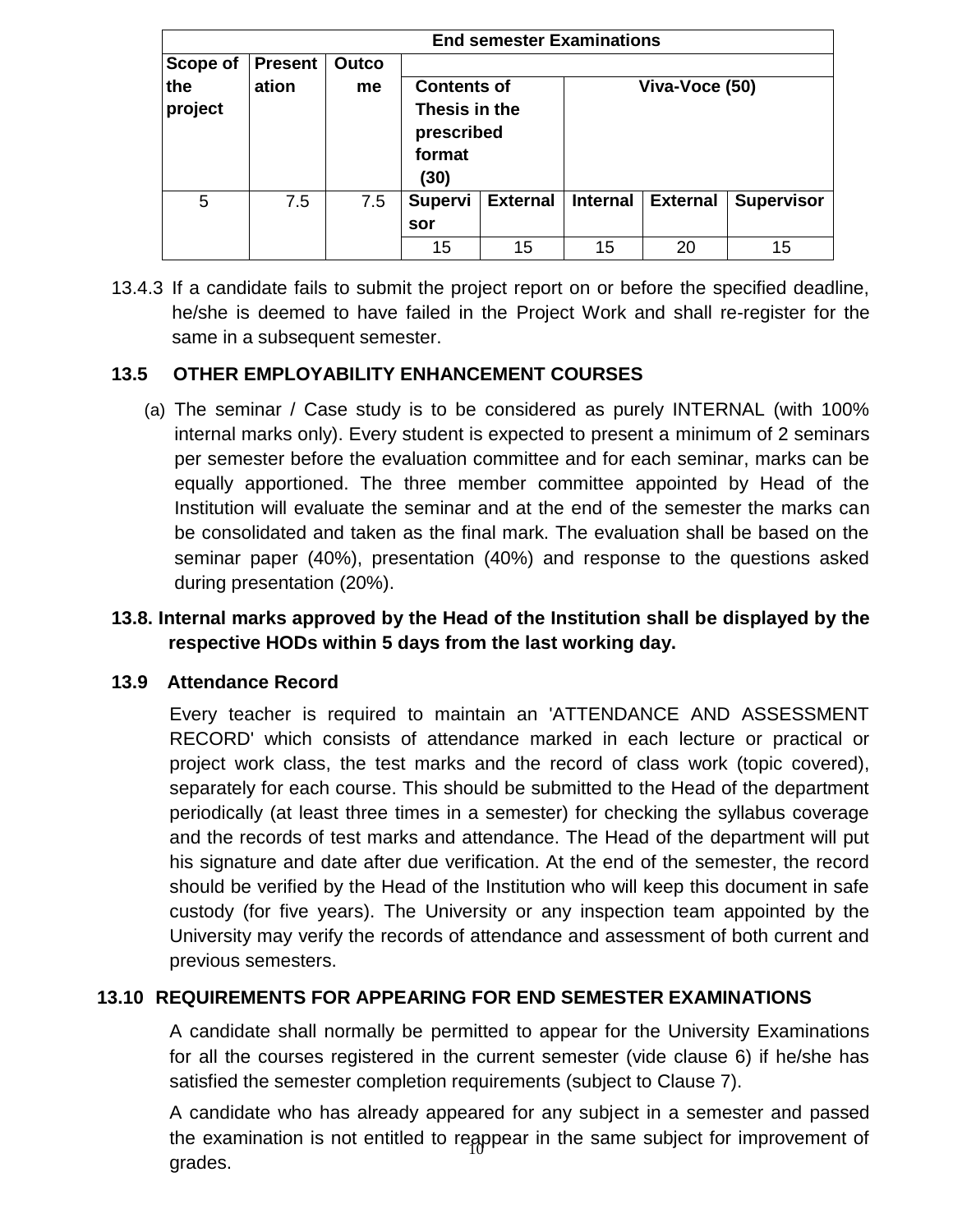#### **14 PASSING REQUIREMENTS**

- 14.1 A candidate who secures not less than 50% of total marks prescribed for the course [Internal Assessment + End semester University Examinations] with a minimum of 50% of the marks prescribed for the end-semester University Examination, shall be declared to have passed the course and acquired the relevant number of credits. This is applicable for both theory and practical courses (including project work).
- 14.2 If a student fails to secure a pass in theory courses in the current semester examination, he/she is allowed to write arrear examinations for the next three consecutive semesters and their internal marks shall be carried over for the above mentioned period of three consecutive semesters. If a student fails to secure a pass in a course even after three consecutive arrear attempts, the student has to redo the course in the semester in which it is offered along with regular students.
- 14.3 If a student fails to secure a pass in a laboratory course, **the student shall register**  for the course again, when offered next.
- 14.4 If a student fails to secure a pass in project work, **the student shall register** for the course again in the subsequent semester.
- 14.5 The passing requirement for the courses which are assessed only through purely internal assessments (EEC courses except project work), is 50% of the internal assessment (continuous assessment) marks only.

## **15 AWARD OF LETTER GRADES**

15.1 All assessments of a course will be evaluated on absolute marks basis. However, for the purpose of reporting the performance of a candidate, letter grades, each carrying certain number of points, will be awarded as per the range of total marks (out of 100) obtained by the candidate in each subject as detailed below:

| <b>Letter Grade</b>            | <b>Grade Points</b> | <b>Marks</b><br>Range |
|--------------------------------|---------------------|-----------------------|
| O (Outstanding)                | 10                  | $91 - 100$            |
| $A + (Excellent)$              | 9                   | $81 - 90$             |
| (Very Good)<br>A               | 8                   | $71 - 80$             |
| $B + (Good)$                   | 7                   | $61 - 70$             |
| (Average)<br>B                 | 6                   | $50 - 60$             |
| <b>RA</b>                      | 0                   | $50$                  |
| SA (Shortage of<br>Attendance) | 0                   |                       |
| W                              | O                   |                       |

A student is deemed to have passed and acquired the corresponding credits in a particular course if he/she obtains any one of the following grades: "O", "A+", "A", "B+","B".

'SA' denotes shortage of attendance  $_1$ (as per clause 7.3) and hence prevention from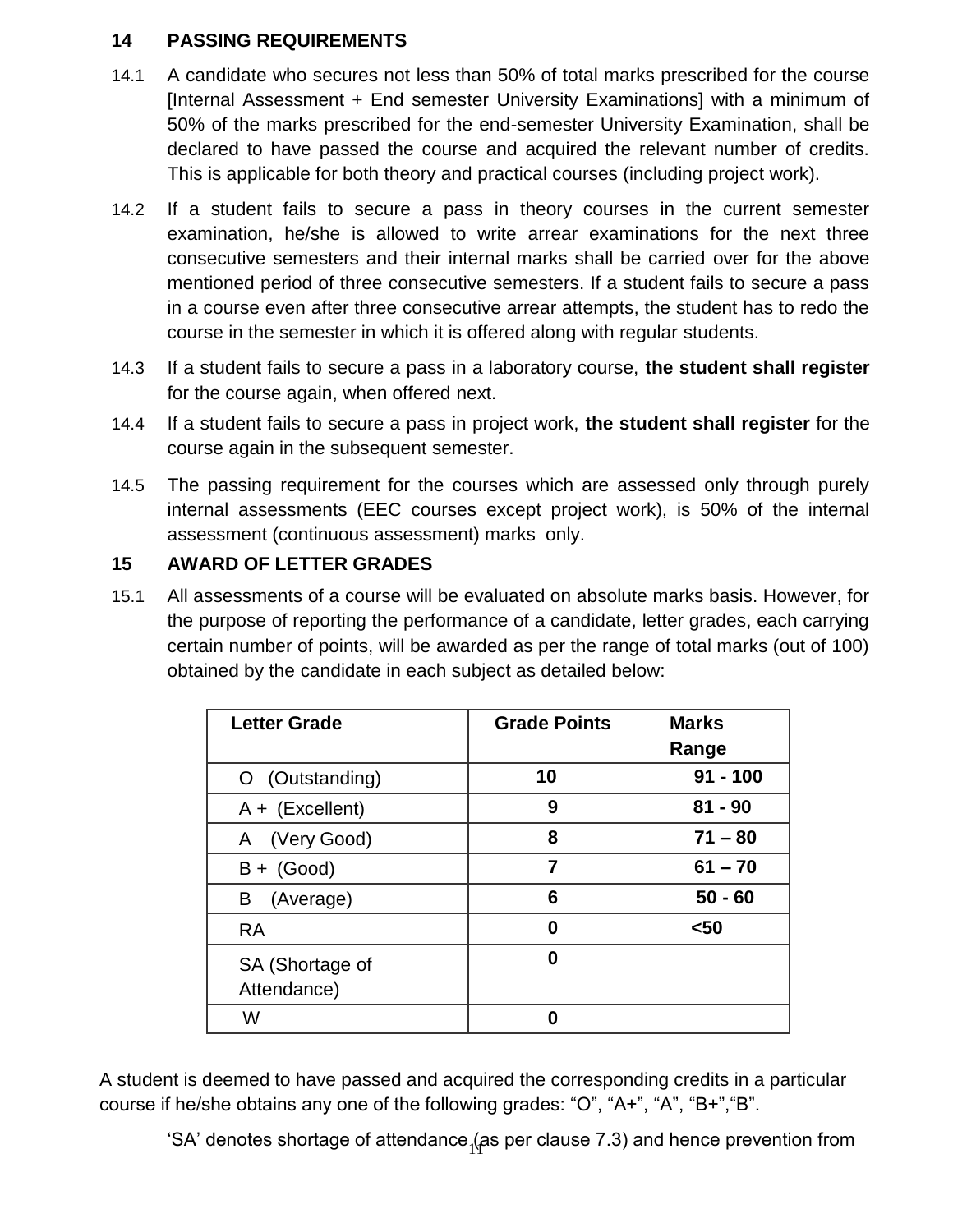writing the end semester examinations. 'SA' will appear only in the result sheet.

**"RA"** denotes that the student has failed to pass in that course. "**W**" denotes **withdrawal**  from the exam for the particular course. The grades RA and W will figure both in Marks Sheet as well as in Result Sheet). In both cases the student has to earn Continuous Assessment marks and appear for the End Semester Examinations.

If the grade W is given to course, the attendance requirement need not be satisfied.

If the grade RA is given to a core **theory course**, the attendance requirement need not be satisfied, but if the grade RA is given to a **Laboratory Course/ Project work / Seminar and any other EEC course, the attendance requirements (vide clause 7)** should be satisfied.

Grade sheet

After results are declared, Grade Sheets will be issued to each student which will contain the following details:

- The college in which the candidate has studied
- The list of courses enrolled during the semester and the grade scored.
- The Grade Point Average (GPA) for the semester and
- The Cumulative Grade Point Average (CGPA) of all courses enrolled from first semester onwards.

GPA for a semester is the ratio of the sum of the products of the number of credits for courses acquired and the corresponding points to the sum of the number of credits for the courses acquired in the semester.

CGPA will be calculated in a similar manner, considering all the courses registered from first semester. RA grades will be excluded for calculating GPA and CGPA.

$$
GPA / CGPA = \frac{\sum_{i=1}^{n} C_i GP_i i = 1}{\sum_{i=1}^{n} C_i}
$$

where **C<sup>i</sup>** is the number of Credits assigned to the course

**GP<sup>i</sup>** is the point corresponding to the grade obtained for each course **n** is number of all courses successfully cleared during the particular semester in the case of GPA and during all the semesters in the case of CGPA.

## **16 ELIGIBILITY FOR THE AWARD OF THE DEGREE**

- **16.1** A student shall be declared to be eligible for the award of the MCA. Degree provided the student has
	- i. Successfully gained the required number of total credits as specified in the curriculum corresponding to the student's programme within the stipulated time.
	- ii. Successfully completed the course requirements, appeared for the End-Semester examinations and passed all the subjects prescribed in all the 4 semesters within a maximum period of 4 years to which the candidate was admitted.
	- iii. No disciplinary action pending aganst the student.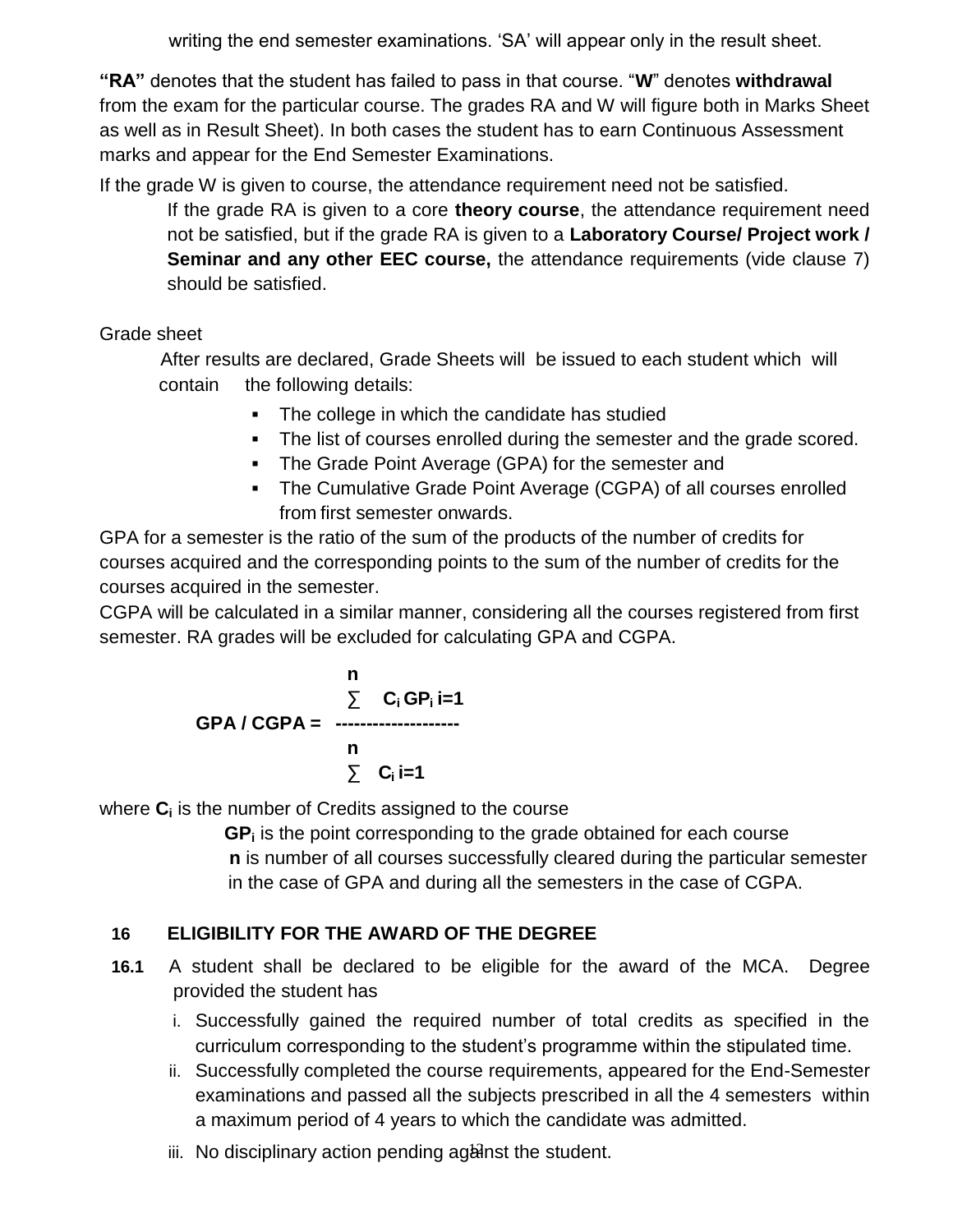**iv.** The award of Degree **must have been approved by the Affiliating University.**

## **16.2 CLASSIFICATION OF THE DEGREE AWARDED**

## **16.2.1 FIRST CLASS WITH DISTINCTION**

A student who satisfies the following conditions shall be declared to have passed the examination in First class with Distinction:

- Should have passed the examination in all the courses of all the 4 semesters in the student's First Appearance within **two** years from the date of joining of the programme and securing a CGPA of not less than **8.50**.
- Should NOT have been prevented from writing end semester examination due to lack of attendance in any semester.

## **16.2.2 FIRST CLASS:**

A student who satisfies the following conditions shall be declared to have passed the examination in **First class**::

- Should have passed the examination in all the courses of all the 4 semesters in the student's First Appearance within **two** years from the date of joining of the programme and securing a CGPA of not less than **7.00**.
- Should NOT have been prevented from writing end semester examination due to lack of attendance in any semester.

#### **16.2.3 SECOND CLASS:**

All other students (not covered above) who qualify for the award of the degree shall be declared to have passed the examination in **Second Class**.

**16.3** A candidate who have withdrawn from any end semester examination with prior approval will not eligible for the award of any rank.

## **16.4 Photocopy** / **Revaluation**

A candidate can apply for photocopy of his/her semester examination answer paper in a theory course, within 2 weeks from the declaration of results, on payment of a prescribed fee through proper application to the Controller of Examinations through the Head of Institutions. The answer script is to be valued and justified by a faculty member, who handled the subject and recommend for revaluation with breakup of marks for each question. Based on the recommendation, the candidate can register for the revaluation through proper application to the Controller of Examinations. The Controller of Examinations will arrange for the revaluation and the results will be intimated to the candidate concerned through the Head of the Institutions. Revaluation is not permitted for practical courses and for project work.

A candidate can apply for revaluation of answer scripts for not exceeding 5 subjects at a time.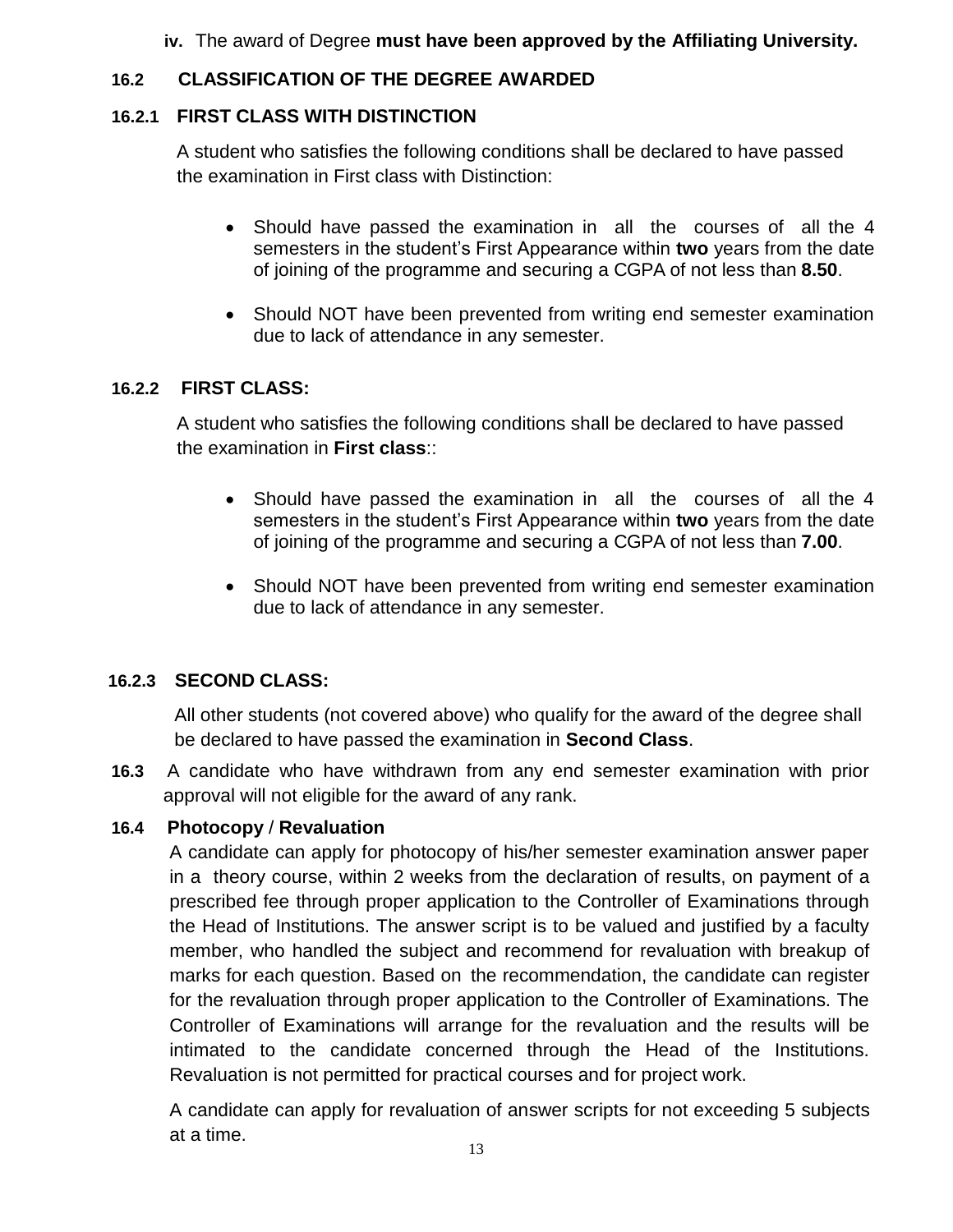#### **16.5 Review**

Candidates not satisfied with Revaluation can apply for Review of his/ her examination answer paper in a theory course, within the prescribed date on payment of a prescribed fee through proper application to Controller of Examination through the Head of the Institution.

Candidates applying for Revaluation only are eligible to apply for Review.

#### **17 PROVISION FOR WITHDRAWAL FROM END-SEMESTER EXAMINATION**

- 17.1 A student may, for valid reasons, (medically unfit / unexpected family situations / sports approved by Chairman, sports board and HOD) be granted permission to withdraw from appearing for the end semester examination in any course or courses in **ANY ONE** of the semester examinations during the entire duration of the degree programme. The application shall be sent to **Dean, Academic Courses** through the Head of the Institutions with required documents.
- 17.2 Withdrawal application is valid if the student is otherwise eligible to write the examination and if it is made within TEN days prior to the commencement of the examination in that course or courses and recommended by the Head of the Institution and approved by the Controller of Examinations.
- 17.3 Not withstanding the requirement of mandatory 10 days notice, applications for withdrawal for special cases under extraordinary conditions will be considered on the merit of the case.
- 17.4 In case of withdrawal from a course / courses the course will figure both in Marks Sheet as well as in Result Sheet. **Withdrawal essentially requires the student to register for the course/courses** The student has to register for the course, fulfill the attendance requirements (vide clause 8), earn continuous assessment marks and attend the end semester examination. However, withdrawal shall not be construed as an appearance for the eligibility of a candidate for First Class with Distinction.
- 17.5 Withdrawal is permitted for the end semester examinations in the final semester only if the period of study the student concerned does not exceed 3 years as per clause 16.1.

#### **18. PROVISION FOR AUTHORISED BREAK OF STUDY**

- 18.1 A student is permitted to go on break of study for a maximum period of one year as a single spell.
- the Head of the Institution stating the reasons therefore and the probable date of 18.2 Break of Study shall be granted only once for valid reasons for a maximum of one year during the entire period of study of the degree programme. However, in extraordinary situation the candidate may apply for additional break of study not exceeding another one year by paying prescribed fee for break of study. If a candidate intends to temporarily discontinue the programme in the middle of the semester for valid reasons, and to rejoin the programme in a subsequent year, permission may be granted based on the merits of the case provided he / she applies to the Director, Student Affairs in advance, but not later than the last date for registering for the end semester examination of the semester in question, through